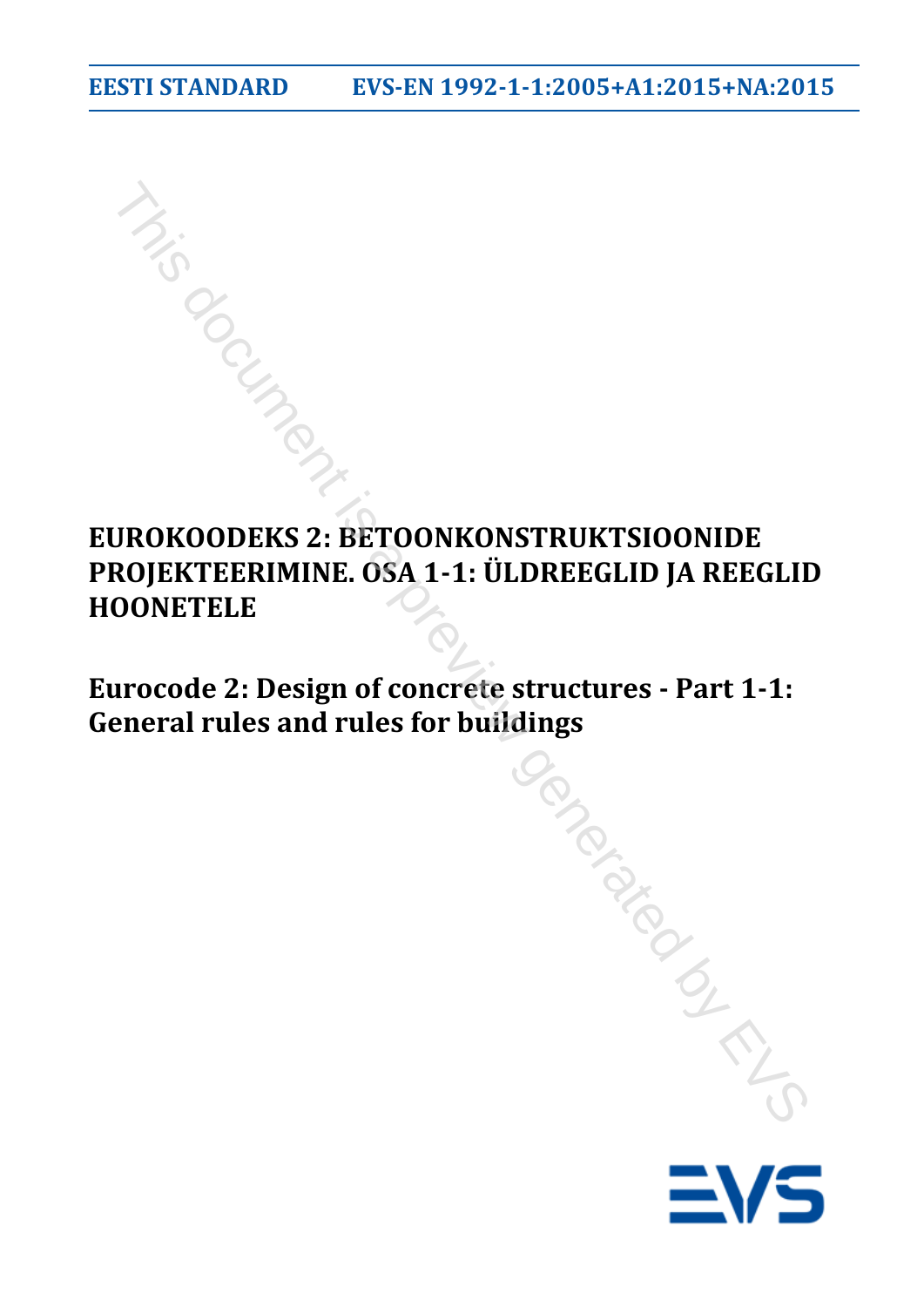### **EESTI STANDARDI EESSÕNA NATIONAL FOREWORD**

| See Eesti standard EVS-EN 1992-1-1:2005<br>+A1:2015+NA:2015 sisaldab Euroopa standardi<br>EN 1992-1-1:2004, selle muudatuse A1:2015 ja<br>paranduse AC:2010 ning rahvusliku lisa NA:2015<br>ja selle paranduse AC:2021 ingliskeelset teksti. | This Estonian standard EVS-EN 1992-1-1:2005<br>+A1:2015+NA:2015 consists of the English text<br>of the European standard EN 1992-1-1:2004, its<br>amendment A1:2015, its corrigendum AC:2010<br>and national annex NA:2015 and its corrigendum<br>AC:2021. |
|----------------------------------------------------------------------------------------------------------------------------------------------------------------------------------------------------------------------------------------------|------------------------------------------------------------------------------------------------------------------------------------------------------------------------------------------------------------------------------------------------------------|
| Standard on jõustunud sellekohase teate<br>avaldamisega EVS Teatajas.                                                                                                                                                                        | This standard has been endorsed with a<br>notification published in the official bulletin of<br>the Estonian Centre for Standardisation and<br>Accreditation.                                                                                              |
| Euroopa standardimisorganisatsioonid on teinud<br>Euroopa standardi rahvuslikele liikmetele<br>kättesaadavaks 15.12.2004, muudatus A1<br>17.12.2015.                                                                                         | Date of Availability of the European standard is<br>15.12.2004, for A1 17.12.2014.                                                                                                                                                                         |
| Muudatusega A1 lisatud või muudetud teksti<br>algus ja lõpp on tekstis tähistatud sümbolitega<br>$A_1$ $\langle A_1  $ .                                                                                                                     | The start and finish of text introduced or altered<br>by amendment A1 is indicated in the text by tags<br>$A_1$ $A_1$ .                                                                                                                                    |
| Parandusega AC:2010 lisatud või muudetud<br>teksti algus ja lõpp<br>on tekstis<br>tähistatud<br>sümbolitega AC<br>$\left\langle AC\right $ .                                                                                                 | The start and finish of text introduced or altered<br>by corrigendum AC:2010 is indicated in the text<br>by tags $AC$ $AC$ .                                                                                                                               |
| Rahvusliku lisa parandusega AC:2021 lisatud või<br>muudetud teksti algus ja lõpp on tekstis<br>tähistatud sümbolitega $AC_2$ $AC_2$ .                                                                                                        | The start and finish of text introduced or altered<br>by corrigendum AC:2021 of national annex is<br>indicated in the text by tags $AC2$ $AC2$ .                                                                                                           |
| Standard on kättesaadav Eesti Standardimis-ja<br>Akrediteerimiskeskusest.                                                                                                                                                                    | The standard is available from the Estonian<br>Centre for Standardisation and Accreditation.                                                                                                                                                               |
|                                                                                                                                                                                                                                              |                                                                                                                                                                                                                                                            |
| Tagasisidet standardi sisu kohta on võimalik edastada, kasutades EVS-i veebilehel asuvat tagasiside<br>vormi või saates e-kirja meiliaadressile standardiosakond@evs.ee.                                                                     |                                                                                                                                                                                                                                                            |
| ICS 91.010.30; 91.080.40                                                                                                                                                                                                                     |                                                                                                                                                                                                                                                            |
| Standardite reprodutseerimise ja levitamise õigus kuulub Eesti Standardimis- ja Akrediteerimiskeskusele                                                                                                                                      |                                                                                                                                                                                                                                                            |
| Andmete paljundamine, taastekitamine, kopeerimine, salvestamine elektroonsesse süsteemi või edastamine ükskõik<br>millises vormis või millisel teel ilma Eesti Standardimis-ja Akrediteerimiskeskuse kirjaliku loata on keelatud.            |                                                                                                                                                                                                                                                            |
| Kui Teil on küsimusi standardite autorikaitse kohta, võtke palun ühendust Eesti Standardimis-ja<br>Akrediteerimiskeskusega:<br>Koduleht www.evs.ee; telefon 605 5050; e-post info@evs.ee                                                     |                                                                                                                                                                                                                                                            |
| The right to reproduce and distribute standards belongs to the Estonian Centre for Standardisation and<br><b>Accreditation</b>                                                                                                               |                                                                                                                                                                                                                                                            |
|                                                                                                                                                                                                                                              | No part of this publication may be reproduced or utilized in any form or by any means, electronic or mechanical, including                                                                                                                                 |

### ICS 91.010.30; 91.080.40

No part of this publication may be reproduced or utilized in any form or by any means, electronic or mechanical, including photocopying, without a written permission from the Estonian Centre for Standardisation and Accreditation.

If you have any questions about copyright, please contact Estonian Centre for Standardisation and Accreditation:

Homepag[e www.evs.ee;](http://www.evs.ee/) phone +372 605 5050; e-mai[l info@evs.ee](mailto:info@evs.ee)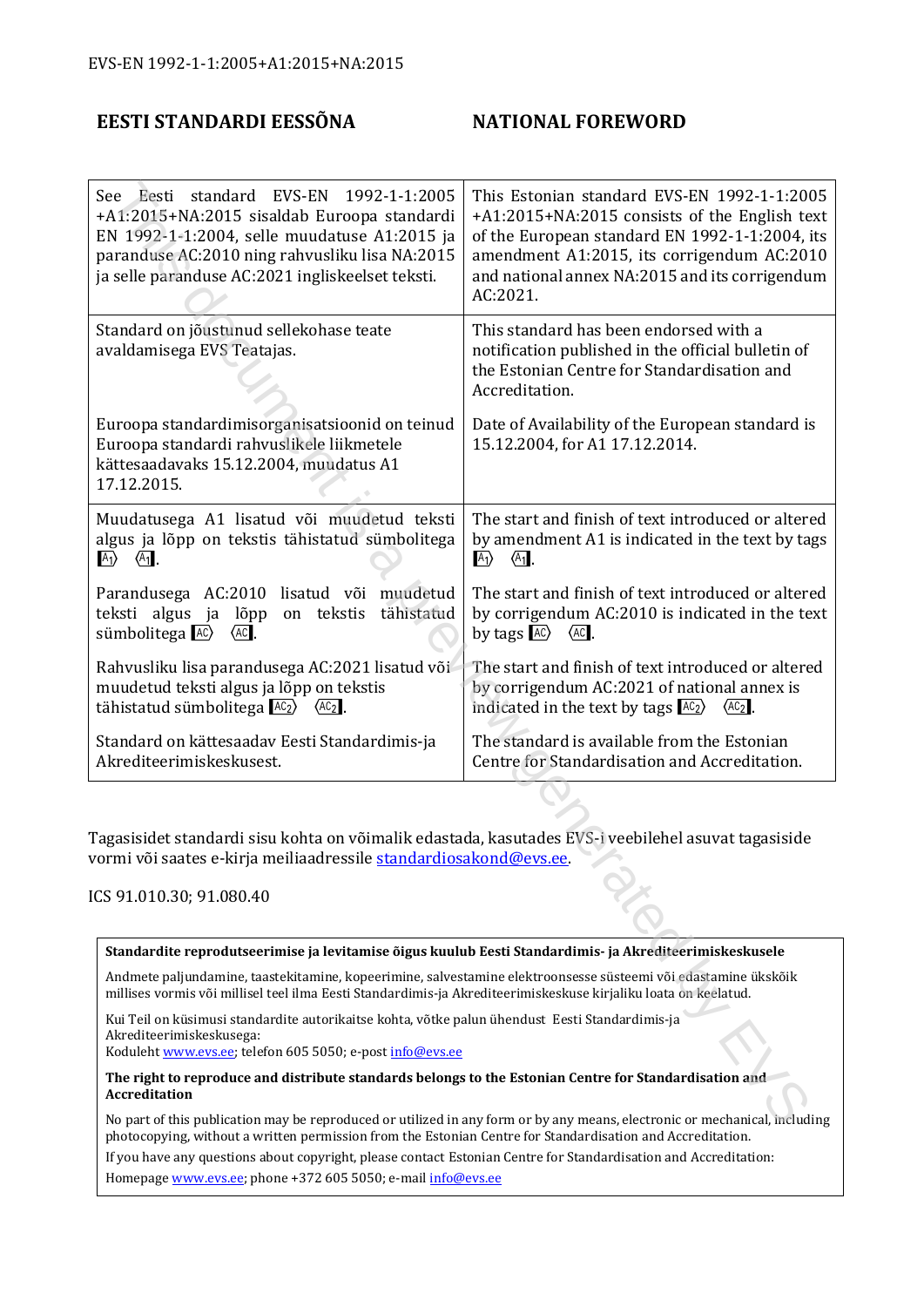# EUROPEAN STANDARD NORME EUROPÉENNE EUROPÄISCHE NORM

# **EN 1992-1-1 + A1**

December 2004, December 2014

ICS 91.010.30; 91.080.40 Supersedes ENV 1992-1-1:1991, ENV 1992-1-3:1994, ENV 1992-1-4:1994, ENV 1992-1-5:1994, ENV 1992-1- 6:1994, ENV 1992-3:1998

English version

### Eurocode 2: Design of concrete structures - Part 1-1: General rules and rules for buildings

Eurocode 2: Calcul des structures en béton - Partie 1-1 : Règles générales et règles pour les bâtiments

Eurocode 2: Bemessung und konstruktion von Stahlbetonund Spannbetontragwerken - Teil 1-1: Allgemeine Bemessungsregeln und Regeln für den Hochbau

This European Standard was approved by CEN on 16 April 2004. Amendment A1 was approved by CEN on 8 November 2014.

CEN members are bound to comply with the CEN/CENELEC Internal Regulations which stipulate the conditions for giving this European Standard and its amendment the status of a national standard without any alteration. Up-to-date lists and bibliographical references concerning such national standards may be obtained on application to the Central Secretariat or to any CEN member.

This European Standard and its amendment A1 exist in three official versions (English, French, German). A version in any other language made by translation under the responsibility of a CEN member into its own language and notified to the Central Secretariat has the same status as the official versions.

CEN members are the national standards bodies of Austria, Belgium, Bulgaria, Croatia, Cyprus, Czech Republic, Denmark, Estonia, Finland, Former Yugoslav Republic of Macedonia, France, Germany, Greece, Hungary, Iceland, Ireland, Italy, Latvia, Lithuania, Luxembourg, Malta, Netherlands, Norway, Poland, Portugal, Romania, Slovakia, Slovenia, Spain, Sweden, Switzerland, Turkey and United Kingdom.



EUROPEAN COMMITTEE FOR STANDARDIZATION COMITÉ EUROPÉEN DE NORMALISATION EUROPÄISCHES KOMITEE FÜR NORMUNG

**CEN-CENELEC Management Centre: Avenue Marnix 17, B-1000 Brussels**

© 2014 CEN All rights of exploitation in any form and by any means reserved worldwide for CEN national Members.

Ref. No. EN 1992-1-1:2004: E + EN 1992-1-1:2004/A1:2014 E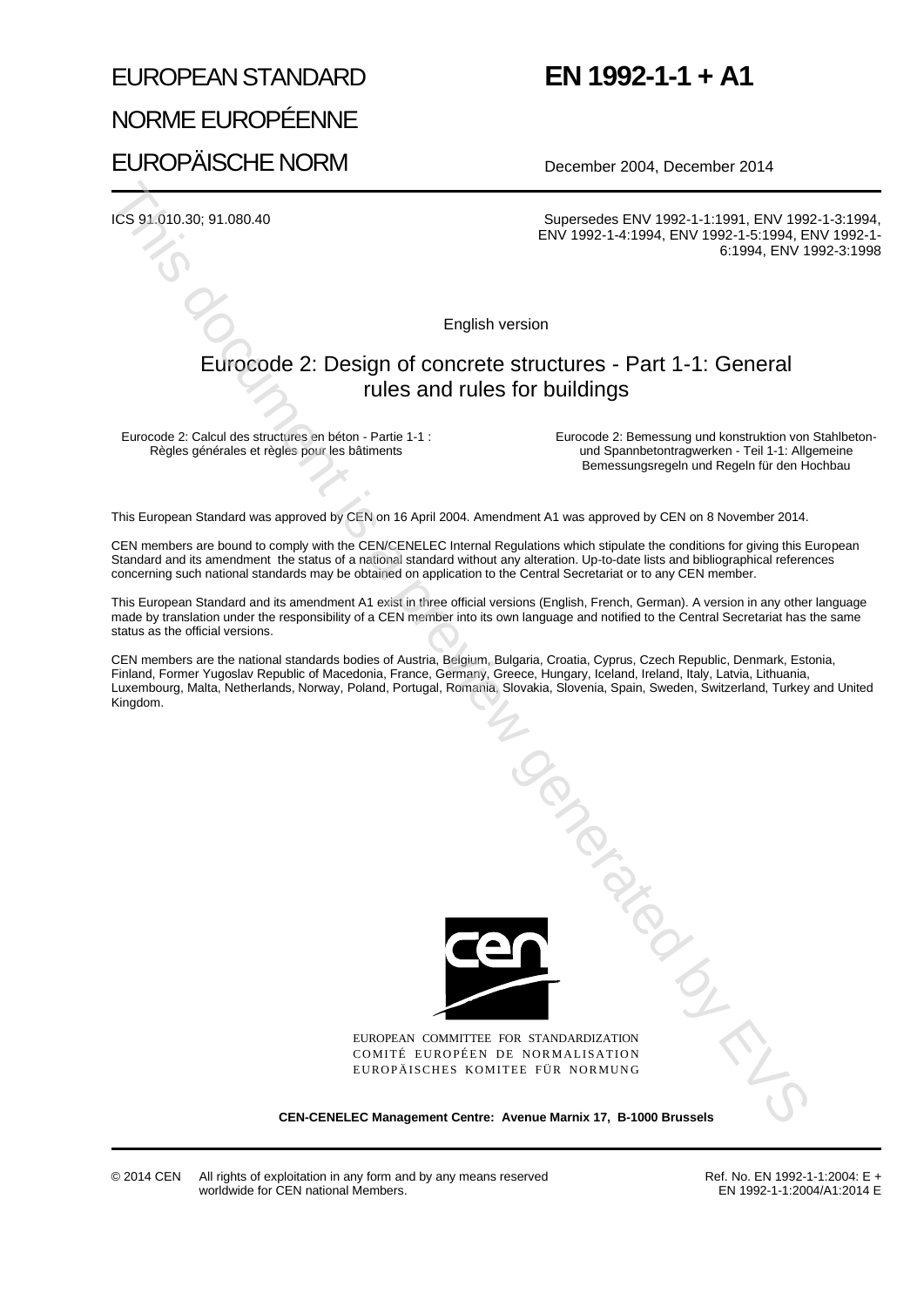### **Contents list**

| $-1:1$     |                                                                             |  |
|------------|-----------------------------------------------------------------------------|--|
| 1.2        |                                                                             |  |
| 1.2        |                                                                             |  |
| 1.4        |                                                                             |  |
| 1.5        |                                                                             |  |
| 1.6        |                                                                             |  |
|            |                                                                             |  |
| 2.1        |                                                                             |  |
| 2.2        |                                                                             |  |
| 2.3        |                                                                             |  |
| 2.4        |                                                                             |  |
| 2.5        |                                                                             |  |
| 2.6        |                                                                             |  |
| 2.7        |                                                                             |  |
|            |                                                                             |  |
| 3.1        |                                                                             |  |
| 3.2        |                                                                             |  |
| 3.3        |                                                                             |  |
| 3.4        |                                                                             |  |
|            |                                                                             |  |
| 4.1        |                                                                             |  |
| 4.2        |                                                                             |  |
| 4.3        |                                                                             |  |
| 4.4        |                                                                             |  |
|            |                                                                             |  |
| 5.1        |                                                                             |  |
| 5.2        |                                                                             |  |
| 5.3        |                                                                             |  |
| 5.4        |                                                                             |  |
| 5.5        |                                                                             |  |
| 5.6        |                                                                             |  |
| 5.7        |                                                                             |  |
| 5.8        |                                                                             |  |
|            |                                                                             |  |
|            |                                                                             |  |
|            |                                                                             |  |
| 6.1        |                                                                             |  |
| 6.2        |                                                                             |  |
| 6.3        |                                                                             |  |
| 6.4        |                                                                             |  |
| 6.5        |                                                                             |  |
| 6.6        |                                                                             |  |
| 6.7<br>6.8 |                                                                             |  |
|            |                                                                             |  |
|            |                                                                             |  |
| 7.1        |                                                                             |  |
| 7.2        |                                                                             |  |
| 7.3<br>7.4 |                                                                             |  |
|            |                                                                             |  |
|            | SECTION 8 DETAILING OF REINFORCEMENT AND PRESTRESSING TENDONS - GENERAL 127 |  |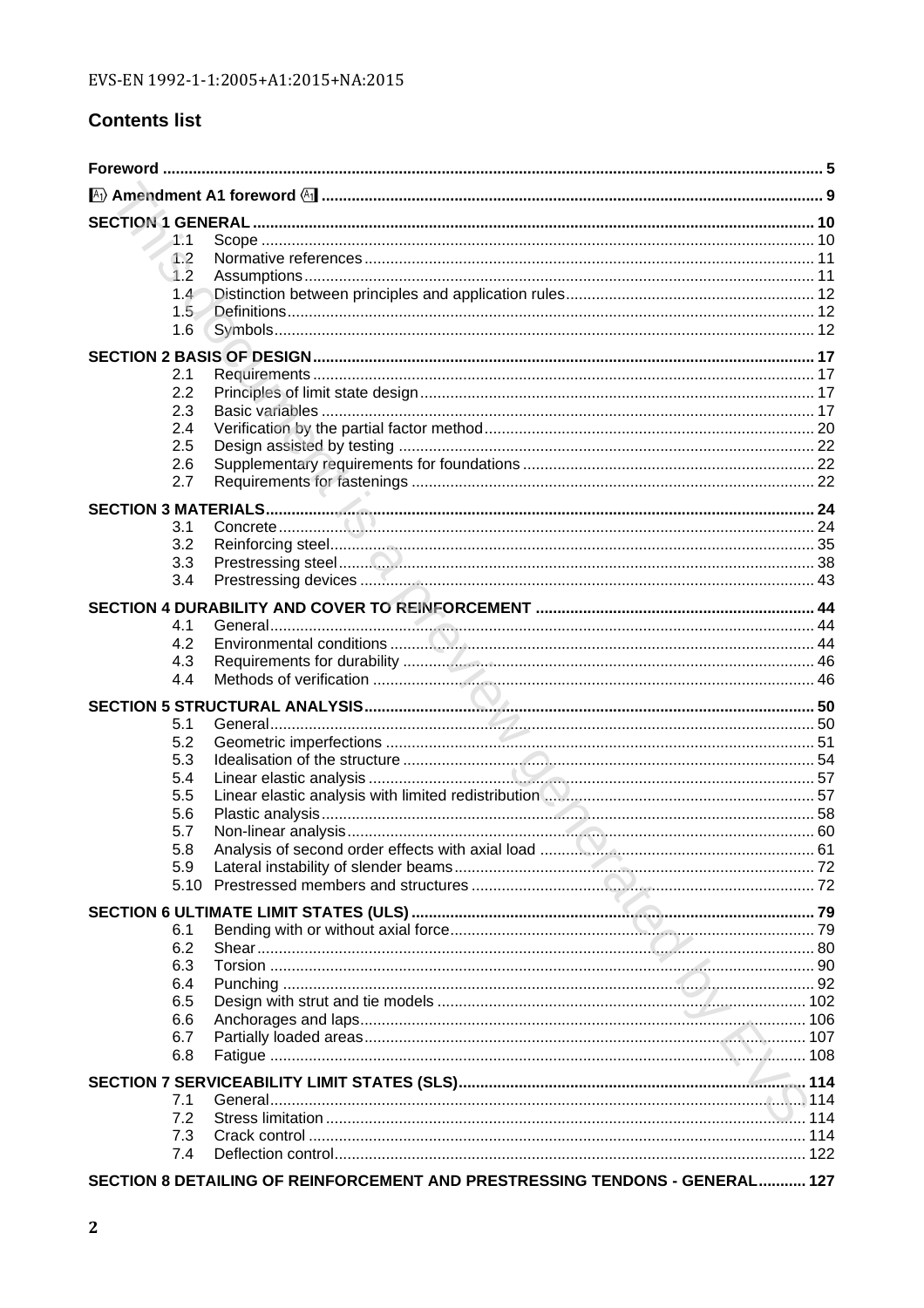| 8.1         |                                                                                                 |  |
|-------------|-------------------------------------------------------------------------------------------------|--|
| 8.2         |                                                                                                 |  |
| 8.3         |                                                                                                 |  |
| 8.4         |                                                                                                 |  |
| 8.5         |                                                                                                 |  |
| 8.6<br>8.7  |                                                                                                 |  |
| 8.8         |                                                                                                 |  |
| 8.9         |                                                                                                 |  |
| 8.10        |                                                                                                 |  |
|             |                                                                                                 |  |
| 9.1         |                                                                                                 |  |
| 9.2         |                                                                                                 |  |
| 9.3         |                                                                                                 |  |
| 9.4         |                                                                                                 |  |
| 9.5         |                                                                                                 |  |
| 9.6         |                                                                                                 |  |
| 9.7         |                                                                                                 |  |
| 9.8         |                                                                                                 |  |
| 9.9<br>9.10 |                                                                                                 |  |
|             |                                                                                                 |  |
|             | SECTION 10 ADDITIONAL RULES FOR PRECAST CONCRETE ELEMENTS AND STRUCTURES  167                   |  |
|             |                                                                                                 |  |
|             |                                                                                                 |  |
|             |                                                                                                 |  |
|             |                                                                                                 |  |
|             |                                                                                                 |  |
|             |                                                                                                 |  |
|             |                                                                                                 |  |
|             |                                                                                                 |  |
|             |                                                                                                 |  |
|             |                                                                                                 |  |
|             |                                                                                                 |  |
|             |                                                                                                 |  |
|             |                                                                                                 |  |
|             |                                                                                                 |  |
|             |                                                                                                 |  |
|             |                                                                                                 |  |
|             |                                                                                                 |  |
|             |                                                                                                 |  |
|             |                                                                                                 |  |
|             |                                                                                                 |  |
|             |                                                                                                 |  |
|             |                                                                                                 |  |
|             |                                                                                                 |  |
|             |                                                                                                 |  |
|             |                                                                                                 |  |
|             | Annex C (Normative) Properties of reinforcement suitable for use with this Eurocode 198         |  |
|             | Annex D (Informative) Detailed calculation method for prestressing steel relaxation losses  201 |  |
|             |                                                                                                 |  |
|             | Annex F (Informative) Tension reinforcement expressions for in-plane stress conditions  204     |  |
|             |                                                                                                 |  |
|             |                                                                                                 |  |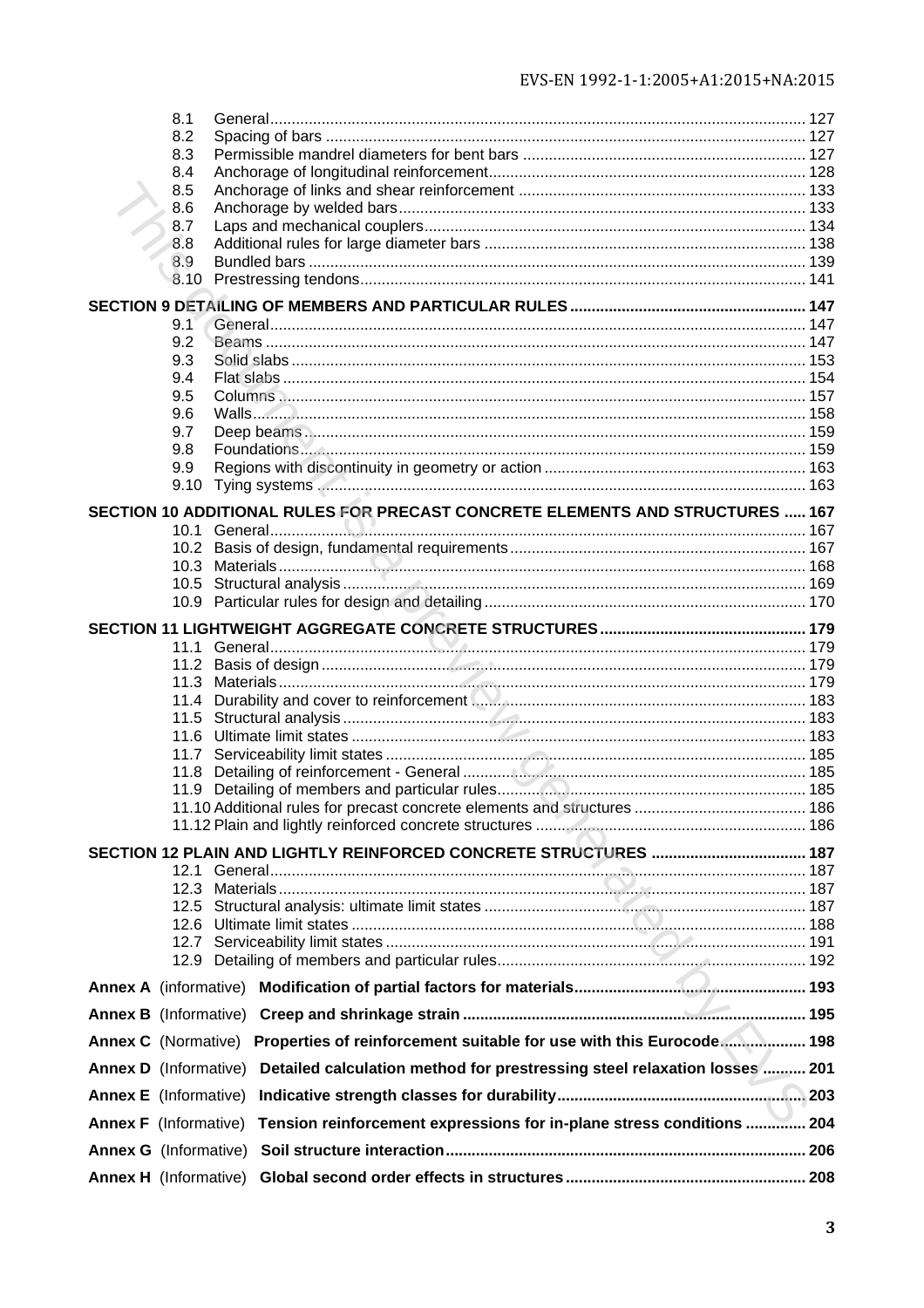### EVS-EN 1992-1-1:2005+A1:2015+NA:2015

| <b>CLANDRY</b><br><b>PIDENS</b><br>January 101/21/21 |  |
|------------------------------------------------------|--|
|                                                      |  |
|                                                      |  |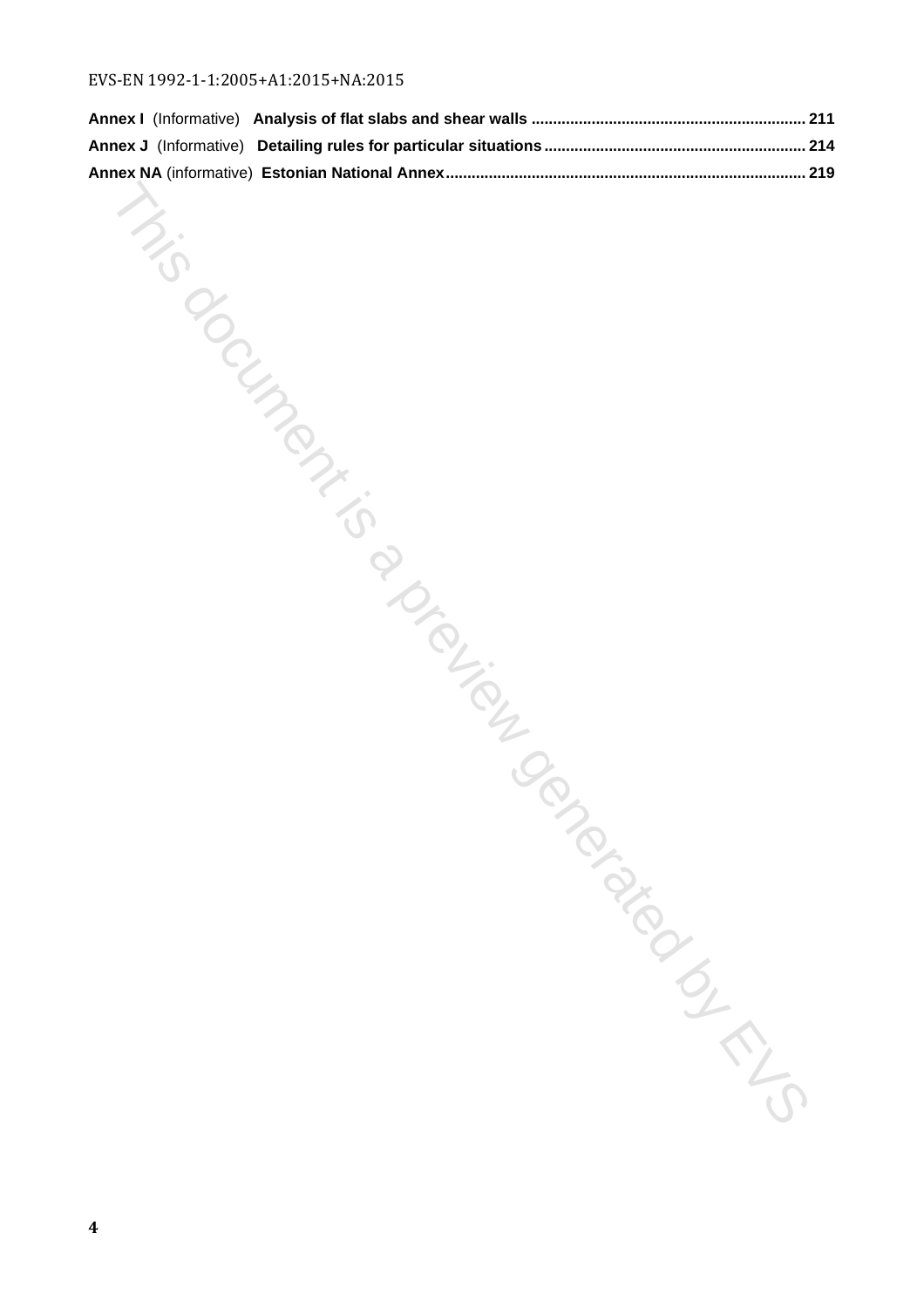### <span id="page-6-0"></span>**Foreword**

This European Standard EN 1992, Eurocode 2: Design of concrete structures: General rules and rules for buildings, has been prepared by Technical Committee CEN/TC250 « Structural Eurocodes », the Secretariat of which is held by BSI. CEN/TC250 is responsible for all Structural Eurocodes.

### **Background to the Eurocode programme**

| $500$ and $190$ , that booth properties by troubling of commutes being the source<br>of which is held by BSI. CEN/TC250 is responsible for all Structural Eurocodes.                                                                                                    |                                               |                                                                                                                                                                                                                                                                                                                                                                                                                                                                                                                                                                                                                                                                                                                                    |  |
|-------------------------------------------------------------------------------------------------------------------------------------------------------------------------------------------------------------------------------------------------------------------------|-----------------------------------------------|------------------------------------------------------------------------------------------------------------------------------------------------------------------------------------------------------------------------------------------------------------------------------------------------------------------------------------------------------------------------------------------------------------------------------------------------------------------------------------------------------------------------------------------------------------------------------------------------------------------------------------------------------------------------------------------------------------------------------------|--|
| This European Standard shall be given the status of a National Standard, either by publication of an identi<br>ext or by endorsement, at the latest by June 2005, and conflicting National Standards shall be withdrawr<br>atest by March 2010.                         |                                               |                                                                                                                                                                                                                                                                                                                                                                                                                                                                                                                                                                                                                                                                                                                                    |  |
| This Eurocode supersedes ENV 1992-1-1, 1992-1-3, 1992-1-4, 1992-1-5, 1992-1-6 and 1992-3.                                                                                                                                                                               |                                               |                                                                                                                                                                                                                                                                                                                                                                                                                                                                                                                                                                                                                                                                                                                                    |  |
| According to the CEN-CENELEC Internal Regulations, the National Standard Organisations of the follow<br>countries are bound to implement these European Standard: Austria, Belgium, Cyprus, Czech Repub<br>Denmark, Estonia, Finland, France, Germany, Greece, Hungary, |                                               |                                                                                                                                                                                                                                                                                                                                                                                                                                                                                                                                                                                                                                                                                                                                    |  |
|                                                                                                                                                                                                                                                                         |                                               | celand, Ireland, Italy, Latvia, Lithuania, Luxembourg, Malta, Netherlands, Norway, Poland, Portugal, Sloval<br>Slovenia, Spain, Sweden, Switzerland and United Kingdom.                                                                                                                                                                                                                                                                                                                                                                                                                                                                                                                                                            |  |
|                                                                                                                                                                                                                                                                         | Background to the Eurocode programme          |                                                                                                                                                                                                                                                                                                                                                                                                                                                                                                                                                                                                                                                                                                                                    |  |
|                                                                                                                                                                                                                                                                         |                                               |                                                                                                                                                                                                                                                                                                                                                                                                                                                                                                                                                                                                                                                                                                                                    |  |
|                                                                                                                                                                                                                                                                         |                                               | n 1975, the Commission of the European Community decided on an action programme in the field<br>construction, based on article 95 of the Treaty. The objective of the programme was the elimination of techni<br>obstacles to trade and the harmonisation of technical specifications.                                                                                                                                                                                                                                                                                                                                                                                                                                             |  |
|                                                                                                                                                                                                                                                                         |                                               | Within this action programme, the Commission took the initiative to establish a set of harmonised techni<br>ules for the design of construction works which, in a first stage, would serve as an alternative to the natio<br>ules in force in the Member States and, ultimately, would replace them.                                                                                                                                                                                                                                                                                                                                                                                                                               |  |
| codes in the 1980s.                                                                                                                                                                                                                                                     |                                               | For fifteen years, the Commission, with the help of a Steering Committee with Representatives of Mem<br>States, conducted the development of the Eurocodes programme, which led to the first generation of Europe                                                                                                                                                                                                                                                                                                                                                                                                                                                                                                                  |  |
|                                                                                                                                                                                                                                                                         |                                               | n 1989, the Commission and the Member States of the EU and EFTA decided, on the basis of an agreeme<br>between the Commission and CEN, to transfer the preparation and the publication of the Eurocodes to C<br>hrough a series of Mandates, in order to provide them with a future status of European Standard (EN). T<br>inks de facto the Eurocodes with the provisions of all the Council's Directives and/or Commission's Decisio<br>3- dealing with European standards (e.g. the Council Directive 89/106/EEC on construction products - CPD<br>Council Directives 93/37/EEC, 92/50/EEC and 89/440/EEC on public works and services and equivalent EF<br>Directives initiated in pursuit of setting up the internal market). |  |
| Parts:                                                                                                                                                                                                                                                                  |                                               | The Structural Eurocode programme comprises the following standards generally consisting of a number                                                                                                                                                                                                                                                                                                                                                                                                                                                                                                                                                                                                                               |  |
| EN 1990                                                                                                                                                                                                                                                                 | Eurocode 0:                                   | <b>Basis of Structural Design</b>                                                                                                                                                                                                                                                                                                                                                                                                                                                                                                                                                                                                                                                                                                  |  |
| EN 1991                                                                                                                                                                                                                                                                 | Eurocode 1:                                   | Actions on structures                                                                                                                                                                                                                                                                                                                                                                                                                                                                                                                                                                                                                                                                                                              |  |
| EN 1992                                                                                                                                                                                                                                                                 | Eurocode 2:                                   | Design of concrete structures                                                                                                                                                                                                                                                                                                                                                                                                                                                                                                                                                                                                                                                                                                      |  |
| EN 1993                                                                                                                                                                                                                                                                 | Eurocode 3:                                   | Design of steel structures                                                                                                                                                                                                                                                                                                                                                                                                                                                                                                                                                                                                                                                                                                         |  |
| EN 1994                                                                                                                                                                                                                                                                 | Eurocode 4:                                   | Design of composite steel and concrete structures                                                                                                                                                                                                                                                                                                                                                                                                                                                                                                                                                                                                                                                                                  |  |
| EN 1995                                                                                                                                                                                                                                                                 | Eurocode 5:                                   | Design of timber structures                                                                                                                                                                                                                                                                                                                                                                                                                                                                                                                                                                                                                                                                                                        |  |
| EN 1996                                                                                                                                                                                                                                                                 | Eurocode 6:                                   | Design of masonry structures                                                                                                                                                                                                                                                                                                                                                                                                                                                                                                                                                                                                                                                                                                       |  |
| EN 1997                                                                                                                                                                                                                                                                 | Eurocode 7:                                   | Geotechnical design                                                                                                                                                                                                                                                                                                                                                                                                                                                                                                                                                                                                                                                                                                                |  |
| EN 1998                                                                                                                                                                                                                                                                 | Eurocode 8:                                   | Design of structures for earthquake resistance                                                                                                                                                                                                                                                                                                                                                                                                                                                                                                                                                                                                                                                                                     |  |
| EN 1999                                                                                                                                                                                                                                                                 | Eurocode 9:<br>Design of aluminium structures |                                                                                                                                                                                                                                                                                                                                                                                                                                                                                                                                                                                                                                                                                                                                    |  |
|                                                                                                                                                                                                                                                                         |                                               |                                                                                                                                                                                                                                                                                                                                                                                                                                                                                                                                                                                                                                                                                                                                    |  |

<sup>&</sup>lt;sup>1</sup> Agreement between the Commission of the European Communities and the European Committee for Standardisation (CEN) concerning the work on EUROCODES for the design of building and civil engineering works (BC/CEN/03/89).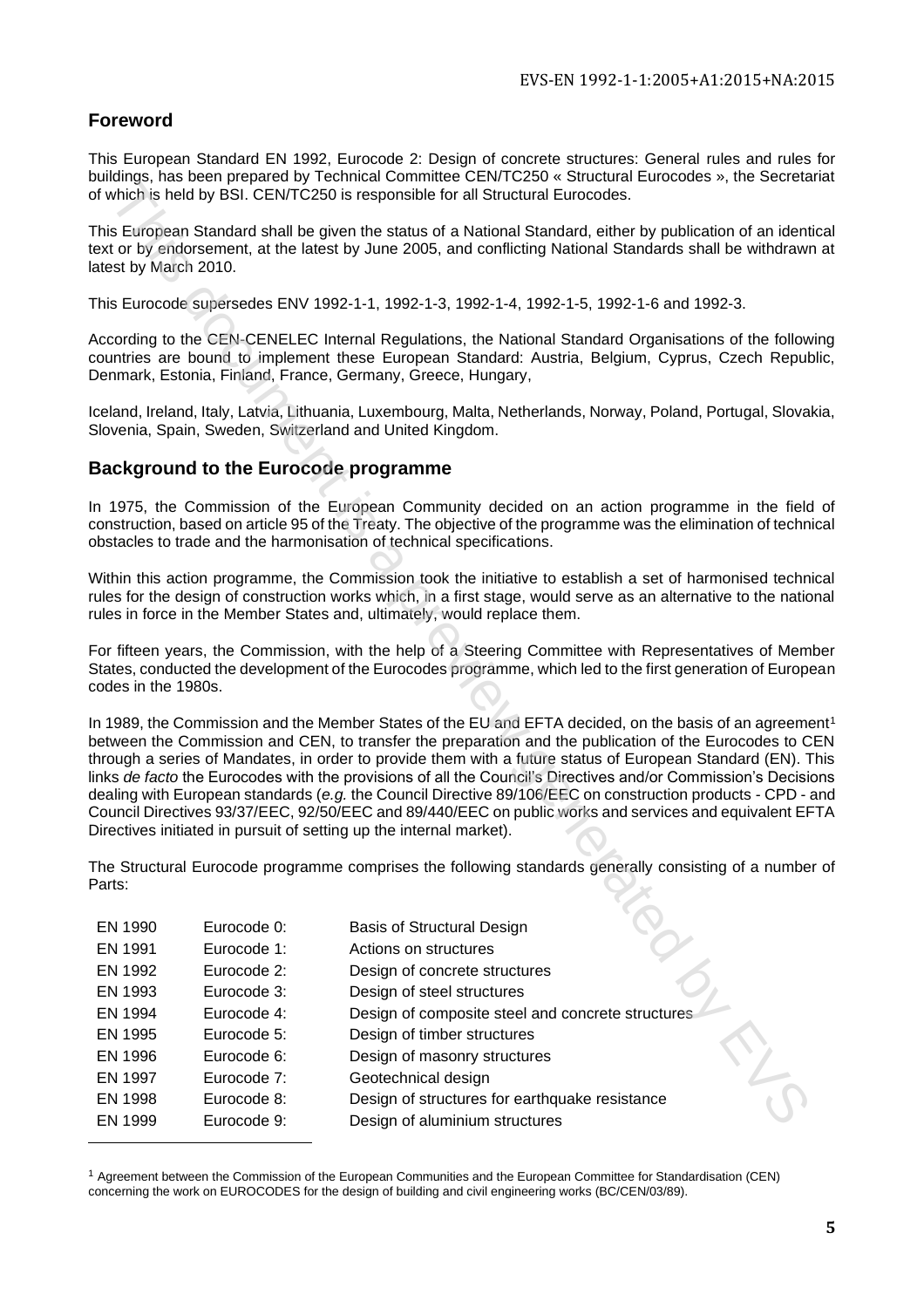### EVS-EN 1992-1-1:2005+A1:2015+NA:2015

Eurocode standards recognise the responsibility of regulatory authorities in each Member State and have safeguarded their right to determine values related to regulatory safety matters at national level where these continue to vary from State to State.

### **Status and field of application of eurocodes**

The Member States of the EU and EFTA recognise that Eurocodes serve as reference documents for the following purposes:

- $-$  as a means to prove compliance of building and civil engineering works with the essential requirements of Council Directive 89/106/EEC, particularly Essential Requirement N°1 – Mechanical resistance and stability – and Essential Requirement N°2 – Safety in case of fire;
- $-$  as a basis for specifying contracts for construction works and related engineering services;
- as a framework for drawing up harmonised technical specifications for construction products (ENs and ETAs)

The Eurocodes, as far as they concern the construction works themselves, have a direct relationship with the Interpretative Documents<sup>2</sup> referred to in Article 12 of the CPD, although they are of a different nature from harmonised product standards<sup>3</sup>. Therefore, technical aspects arising from the Eurocodes work need to be adequately considered by CEN Technical Committees and/or EOTA Working Groups working on product standards with a view to achieving full compatibility of these technical specifications with the Eurocodes. atus and field of application of eurocodes<br>
Member State state the EU and EFTA recognise that Eurocodes serve as reference documents for<br>
world planposes:<br>
— as a memas to prove complisions and building and civil engineemi

The Eurocode standards provide common structural design rules for everyday use for the design of whole structures and component products of both a traditional and an innovative nature. Unusual forms of construction or design conditions are not specifically covered and additional expert consideration will be required by the designer in such cases.

### **National Standards implementing Eurocodes**

The National Standards implementing Eurocodes will comprise the full text of the Eurocode (including any annexes), as published by CEN, which may be preceded by a National title page and National foreword, and may be followed by a National annex.

The National annex may only contain information on those parameters which are left open in the Eurocode for national choice, known as Nationally Determined Parameters, to be used for the design of buildings and civil engineering works to be constructed in the country concerned, i.e.

- values and/or classes where alternatives are given in the Eurocode,
- values to be used where a symbol only is given in the Eurocode,
- ⎯ country specific data (geographical, climatic, etc.), e.g. snow map,
- the procedure to be used where alternative procedures are given in the Eurocode.

<sup>&</sup>lt;sup>2</sup> According to Art. 3.3 of the CPD, the essential requirements (ERs) shall be given concrete form in interpretative documents for the creation of the necessary links between the essential requirements and the mandates for harmonised ENs and ETAGs/ETAs.

<sup>3</sup> According to Art. 12 of the CPD the interpretative documents shall :

a) give concrete form to the essential requirements by harmonising the terminology and the technical bases and indicating classes or levels for each requirement where necessary ;

b) indicate methods of correlating these classes or levels of requirement with the technical specifications, *e.g.* methods of calculation and of proof, technical rules for project design, etc.;

c) serve as a reference for the establishment of harmonised standards and guidelines for European technical approvals.

The Eurocodes, *de facto*, play a similar role in the field of the ER 1 and a part of ER 2.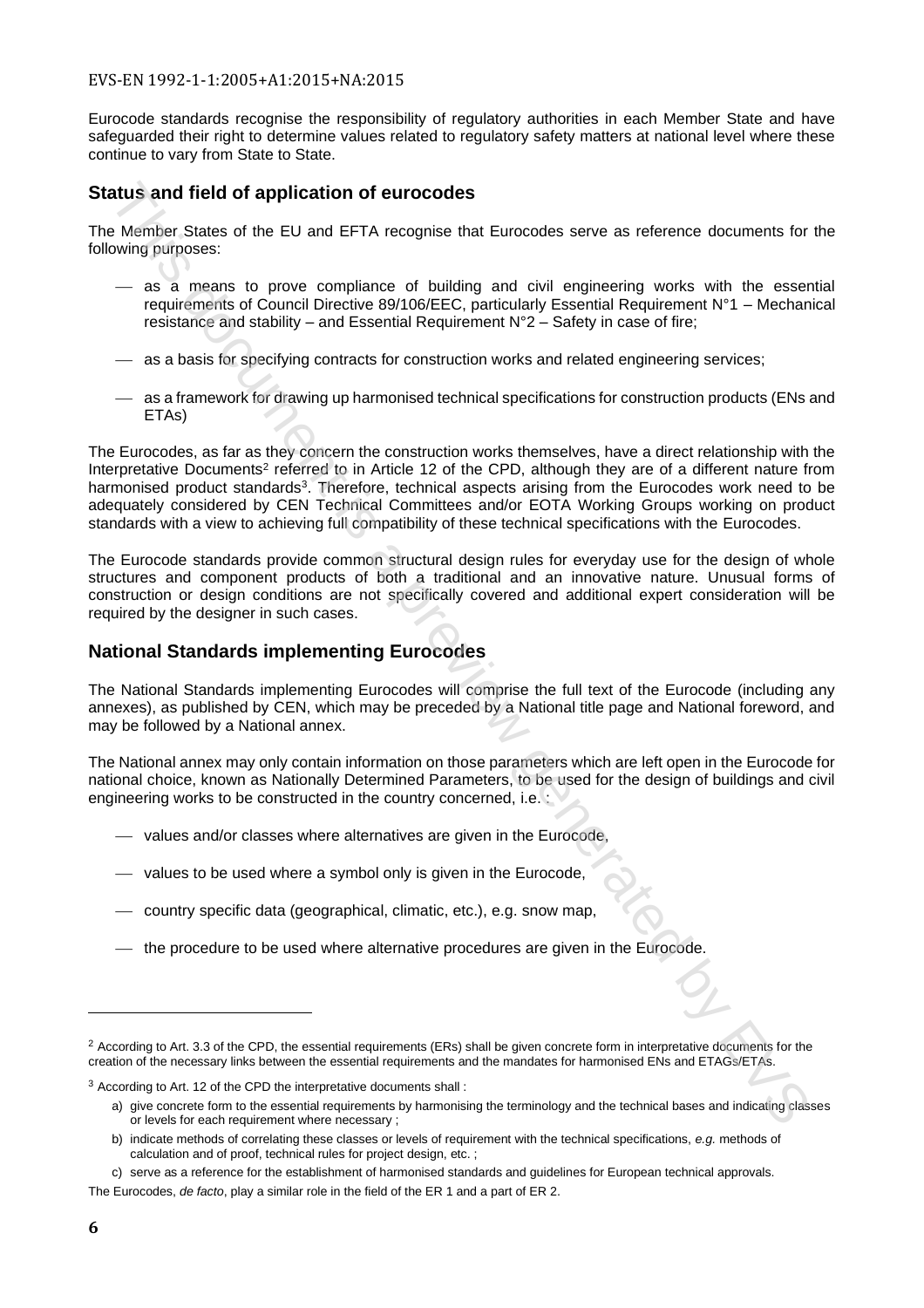It may contain

- $\overline{\phantom{a}}$  decisions on the application of informative annexes,
- ⎯ references to non-contradictory complementary information to assist the user to apply the Eurocode.

### **Links between Eurocodes and harmonised technical specifications (ENs and ETAs) for products**

There is a need for consistency between the harmonised technical specifications for construction products and the technical rules for works4. Furthermore, all the information accompanying the CE Marking of the construction products which refer to Eurocodes should clearly mention which Nationally Determined Parameters have been taken into account. relearnos to non-contradictory complementary information to assist the user to apply the Eurocode.<br> **As between Eurocodes and harmonised technical specifications (ENs and<br>
As) For products<br>
Set is a need for consistency b** 

### **Additional information specific to EN 1992-1-1**

EN 1992-1-1 describes the principles and requirements for safety, serviceability and durability of concrete structures, together with specific provisions for buildings. It is based on the limit state concept used in conjunction with a partial factor method.

For the design of new structures, EN 1992-1-1 is intended to be used, for direct application, together with other parts of EN 1992, Eurocodes EN 1990,1991, 1997 and 1998.

EN 1992-1-1 also serves as a reference document for other CEN TCs concerning structural matters.

EN 1992-1-1 is intended for use by:

- committees drafting other standards for structural design and related product, testing and execution standards;
- clients (e.g. for the formulation of their specific requirements on reliability levels and durability);
- designers and constructors;
- relevant authorities.

Numerical values for partial factors and other reliability parameters are recommended as basic values that provide an acceptable level of reliability. They have been selected assuming that an appropriate level of workmanship and of quality management applies. When EN 1992-1-1 is used as a base document by other CEN/TCs the same values need to be taken.

### **National annex for EN 1992-1-1**

This standard gives values with notes indicating where national choices may have to be made. Therefore the National Standard implementing EN 1992-1-1 should have a National annex containing all Nationally Determined Parameters to be used for the design of buildings and civil engineering works to be constructed in the relevant country.

National choice is allowed in EN 1992-1-1 through the following clauses:

| 2.3.3(3)   | 5.10.3(2)  | 9.2.2(7)   |
|------------|------------|------------|
| 2.4.2.1(1) | 5.10.8(2)  | 9.2.2(8)   |
| 2.4.2.2(1) | 5.10.8(3)  | 9.3.1.1(3) |
| 2.4.2.2(2) | 5.10.9(1)P | 9.5.2(1)   |

<sup>4</sup> see Art.3.3 and Art.12 of the CPD, as well as clauses 4.2*,* 4.3.1, 4.3.2 and 5.2 of ID 1.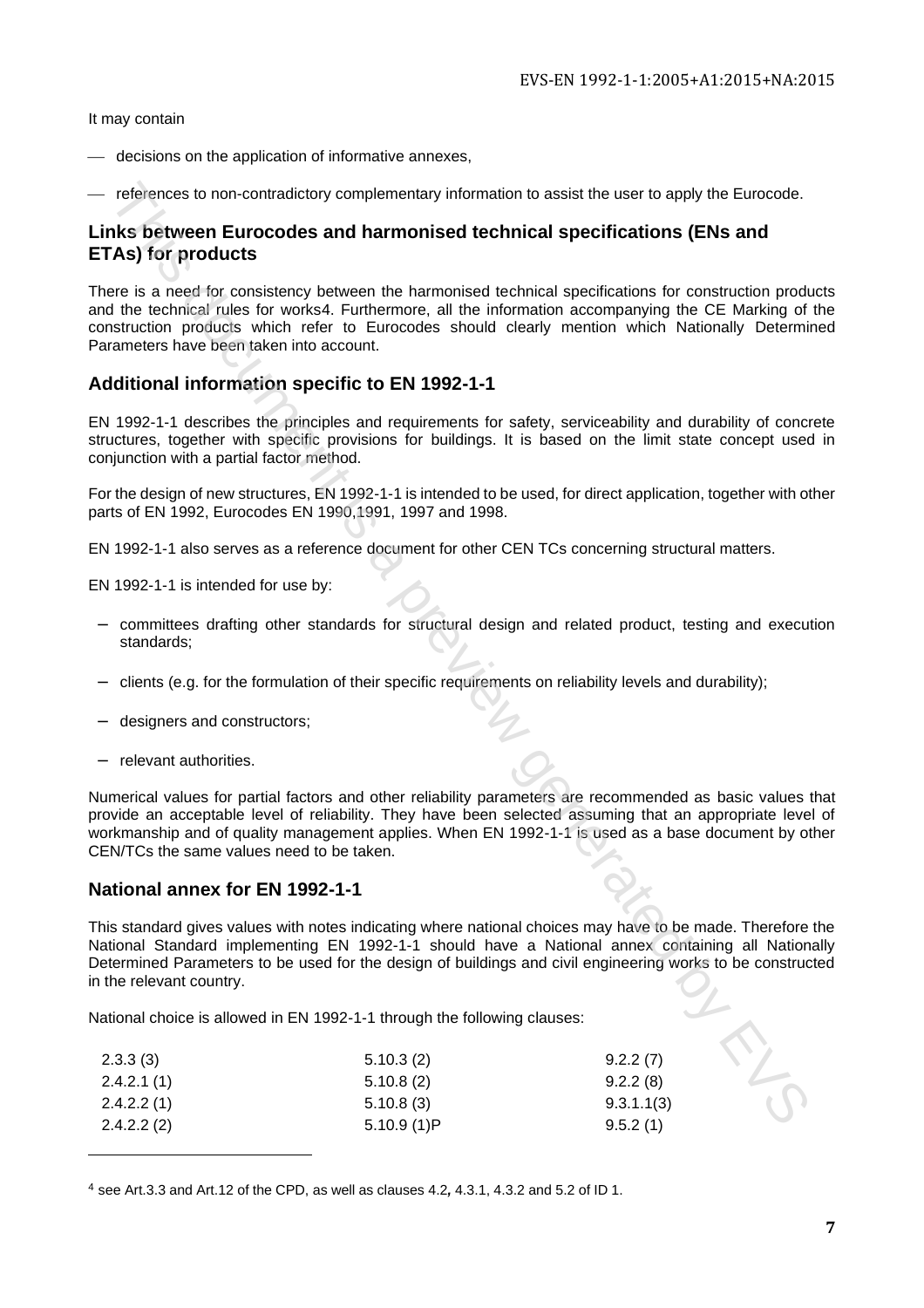| 2.4.2.2(3)                 | 6.2.2(1)                                    | 9.5.2(2)          |
|----------------------------|---------------------------------------------|-------------------|
| 2.4.2.3(1)                 | 6.2.2(6)                                    | 9.5.2(3)          |
| 2.4.2.4(1)                 | 6.2.3(2)                                    | 9.5.3(3)          |
| 2.4.2.4(2)                 | 6.2.3(3)                                    | 9.6.2(1)          |
| 2.4.2.5(2)                 | 6.2.4(4)                                    | 9.6.3(1)          |
| 3.1.2(2)P                  | 6.2.4(6)                                    | 9.7(1)            |
| 3.1.2(4)                   | 6.4.3(6)                                    | 9.8.1(3)          |
| 3.1.6(1)P                  | 6.4.4(1)                                    | 9.8.2.1(1)        |
| 3.1.6(2)P                  | $\overline{A_1}$ 6.4.5 (1) $\overline{A_1}$ | 9.8.3(1)          |
| 3.2.2(3)P                  | 6.4.5(3)                                    | 9.8.3(2)          |
| 3.2.7(2)                   | 6.4.5(4)                                    | 9.8.4(1)          |
| 3.3.4(5)                   | 6.5.2(2)                                    | 9.8.5(3)          |
| 3.3.6(7)                   | 6.5.4(4)                                    | 9.10.2.2(2)       |
| 4.4.1.2(3)                 | 6.5.4(6)                                    | 9.10.2.3(3)       |
| 4.4.1.2(5)                 | 6.8.4(1)                                    | 9.10.2.3(4)       |
| 4.4.1.2(6)                 | 6.8.4(5)                                    | 9.10.2.4(2)       |
| 4.4.1.2(7)                 | 6.8.6(1)                                    | 11.3.5(1)P        |
| 4.4.1.2(8)                 | $AC$ 6.8.6 (3) $AC$                         | 11.3.5(2)P        |
| 4.4.1.2(13)                | 6.8.7(1)                                    | 11.3.7(1)         |
| 4.4.1.3(1)P                | 7.2(2)                                      | 11.6.1(1)         |
| 4.4.1.3(3)                 | 7.2(3)                                      | 11.6.1(2)         |
| 4.4.1.3(4)                 | 7.2(5)                                      | 11.6.2(1)         |
| 5.1.3(1)P                  | 7.3.1(5)                                    | 11.6.4.1(1)       |
| 5.2(5)                     | 7.3.2(4)                                    | 12.3.1(1)         |
| 5.5(4)                     | 7.3.4(3)                                    | 12.6.3(2)         |
| 5.6.3(4)                   | 7.4.2(2)                                    | A.2.1(1)          |
| 5.8.3.1(1)                 | 8.2(2)                                      | A.2.1(2)          |
| 5.8.3.3(1)                 | 8.3(2)                                      | A.2.2(1)          |
| 5.8.3.3(2)                 | 8.6(2)                                      | A.2.2(2)          |
| 5.8.5(1)                   | 8.8(1)                                      | A.2.3(1)          |
|                            | 9.2.1.1(1)                                  | C.1(1)            |
| 5.8.6(3)<br>5.10.1(6)      | 9.2.1.1(3)                                  | C.1(3)            |
| 5.10.2.1(1)P               | 9.2.1.2(1)                                  | E.1(2)            |
|                            |                                             | $AC$ J.1 (2) $AC$ |
| 5.10.2.1(2)<br>5.10.2.2(4) | 9.2.1.4(1)                                  |                   |
|                            | 9.2.2(4)                                    | J.2.2(2)          |
| 5.10.2.2(5)                | 9.2.2(5)                                    | J.3(2)            |
|                            | 9.2.2(6)                                    | J.3(3)            |
|                            |                                             |                   |
|                            |                                             |                   |
|                            |                                             |                   |
|                            |                                             |                   |
|                            |                                             |                   |
|                            |                                             |                   |
|                            |                                             |                   |
|                            |                                             |                   |
|                            |                                             |                   |
|                            |                                             |                   |
|                            |                                             |                   |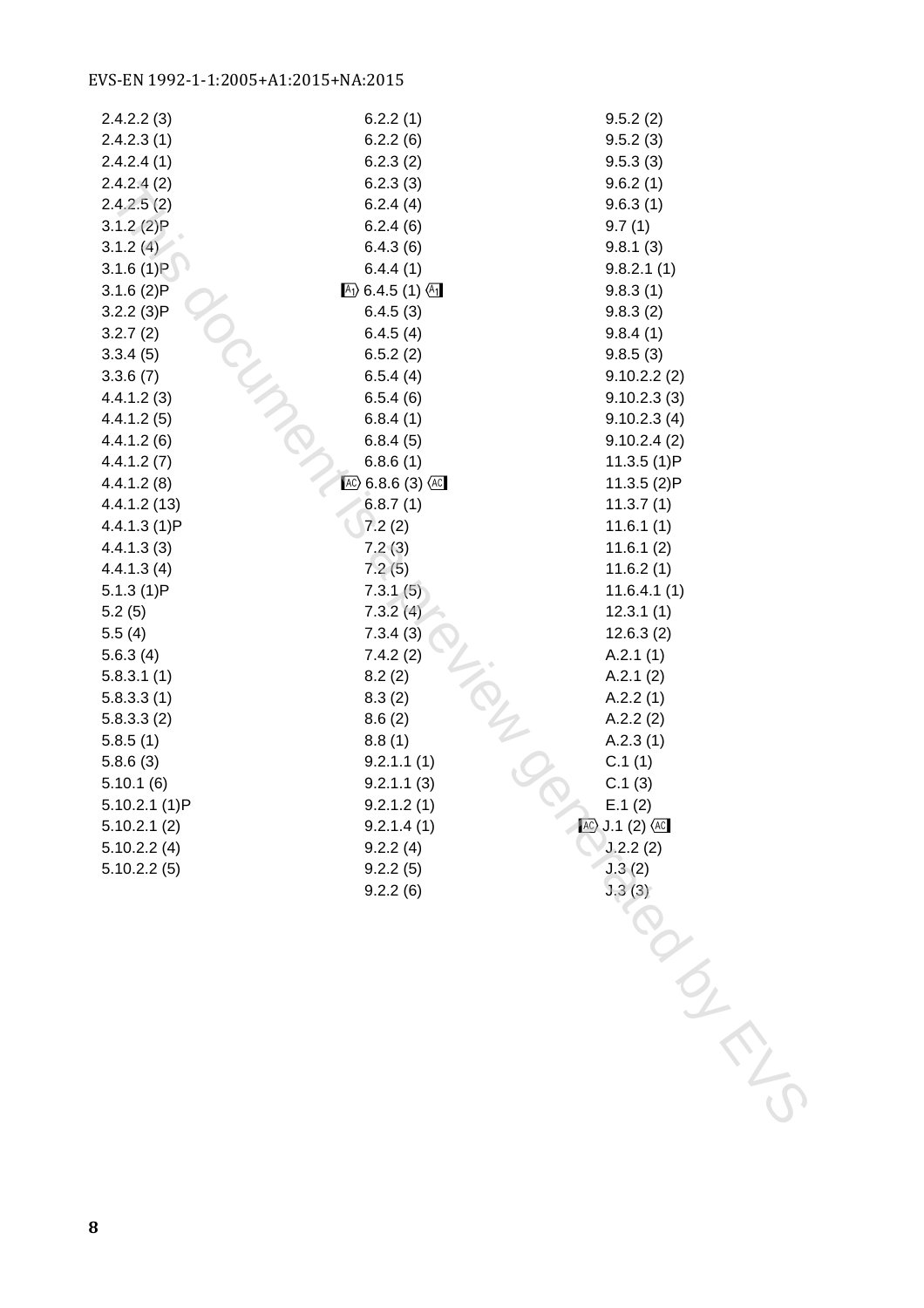## <span id="page-10-0"></span>**Amendment A1 foreword**

This document (EN 1992-1-1:2004/A1:2014) has been prepared by Technical Committee CEN/TC 250 "Structural Eurocodes", the secretariat of which is held by BSI.

This Amendment to the European Standard EN 1992-1-1:2004 shall be given the status of a national standard, either by publication of an identical text or by endorsement, at the latest by December 2015, and conflicting national standards shall be withdrawn at the latest by December 2015.

Attention is drawn to the possibility that some of the elements of this document may be the subject of patent rights. CEN [and/or CENELEC] shall not be held responsible for identifying any or all such patent rights.

This document has been prepared under a mandate given to CEN by the European Commission and the European Free Trade Association.

According to the CEN-CENELEC Internal Regulations, the national standards organizations of the following countries are bound to implement this European Standard: Austria, Belgium, Bulgaria, Croatia, Cyprus, Czech Republic, Denmark, Estonia, Finland, Former Yugoslav Republic of Macedonia, France, Germany, Greece, Hungary, Iceland, Ireland, Italy, Latvia, Lithuania, Luxembourg, Malta, Netherlands, Norway, Poland, Portugal, Romania, Slovakia, Slovenia, Spain, Sweden, Switzerland, Turkey and the United Kingdom. (41)

is don contract is a previous of the contract of the contract of the contract of the contract of the contract of the contract of the contract of the contract of the contract of the contract of the contract of the contract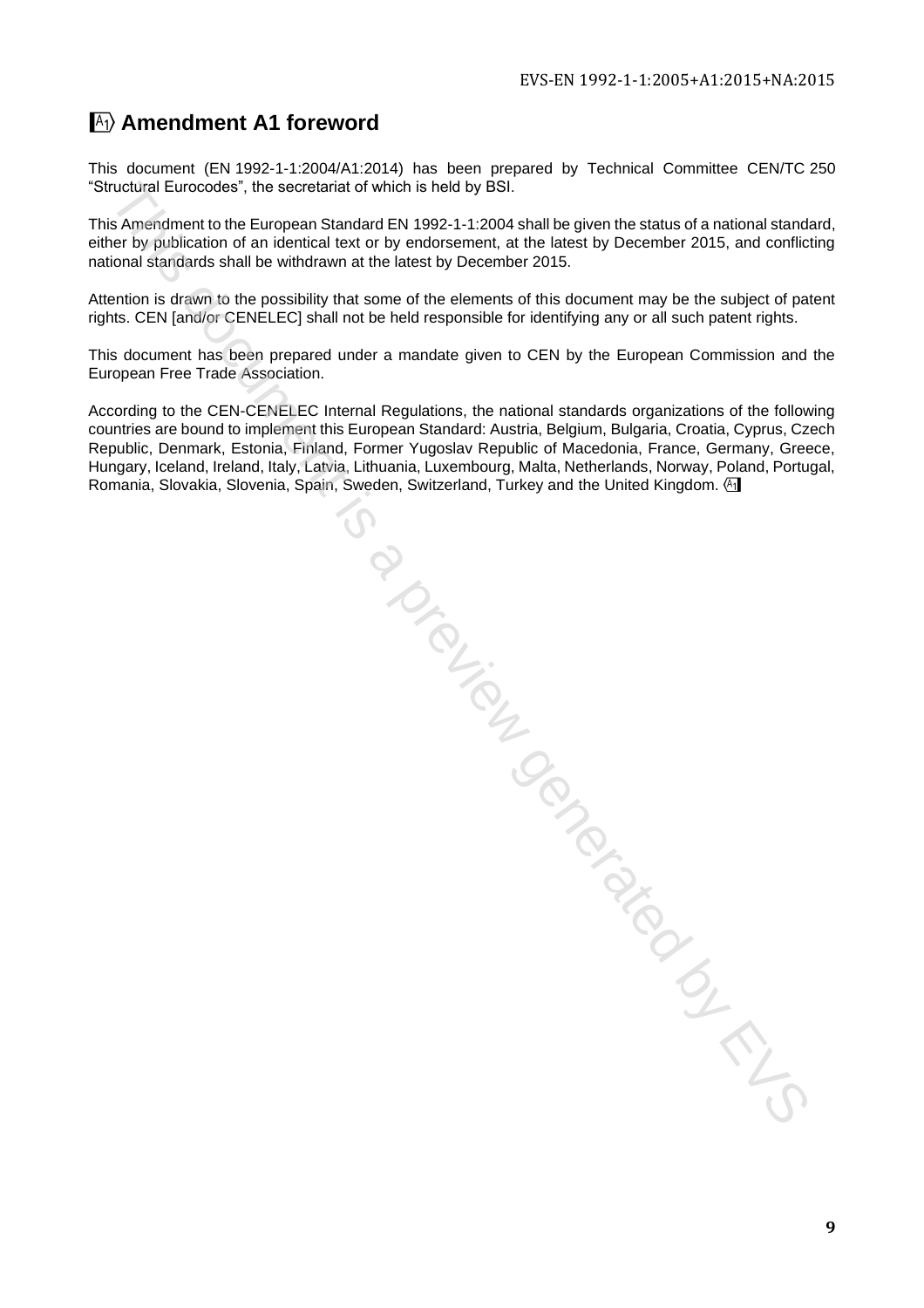### <span id="page-11-0"></span>**SECTION 1 GENERAL**

### <span id="page-11-1"></span>**1.1 Scope**

### **1.1.1 Scope of Eurocode 2**

(1)P Eurocode 2 applies to the design of buildings and civil engineering works in plain, reinforced and prestressed concrete. It complies with the principles and requirements for the safety and serviceability of structures, the basis of their design and verification that are given in EN 1990: Basis of structural design.

(2)P Eurocode 2 is only concerned with the requirements for resistance, serviceability, durability and fire resistance of concrete structures. Other requirements, e.g. concerning thermal or sound insulation, are not considered.

(3)P Eurocode 2 is intended to be used in conjunction with:

- EN 1990: Basis of structural design
- EN 1991: Actions on structures
- hEN's: Construction products relevant for concrete structures
- ENV 13670: Execution of concrete structures
- EN 1997: Geotechnical design
- EN 1998: Design of structures for earthquake resistance, when concrete structures are built in seismic regions.

(4)P Eurocode 2 is subdivided into the following parts:

- Part 1.1: General rules and rules for buildings
- Part 1.2: Structural fire design
- Part 2: Reinforced and prestressed concrete bridges
- Part 3: Liquid retaining and containing structures

### **1.1.2 Scope of Part 1-1 of Eurocode 2**

(1)P Part 1-1 of Eurocode 2 gives a general basis for the design of structures in plain, reinforced and prestressed concrete made with normal and light weight aggregates together with specific rules for buildings.

(2)P The following subjects are dealt with in Part 1-1.

- Section 1: General
- Section 2: Basis of design
- Section 3: Materials
- Section 4: Durability and cover to reinforcement
- Section 5: Structural analysis
- Section 6: Ultimate limit states
- Section 7: Serviceability limit states
- Section 8: Detailing of reinforcement and prestressing tendons General This document is
- Section 9: Detailing of members and particular rules
- Section 10: Additional rules for precast concrete elements and structures
- Section 11: Lightweight aggregate concrete structures